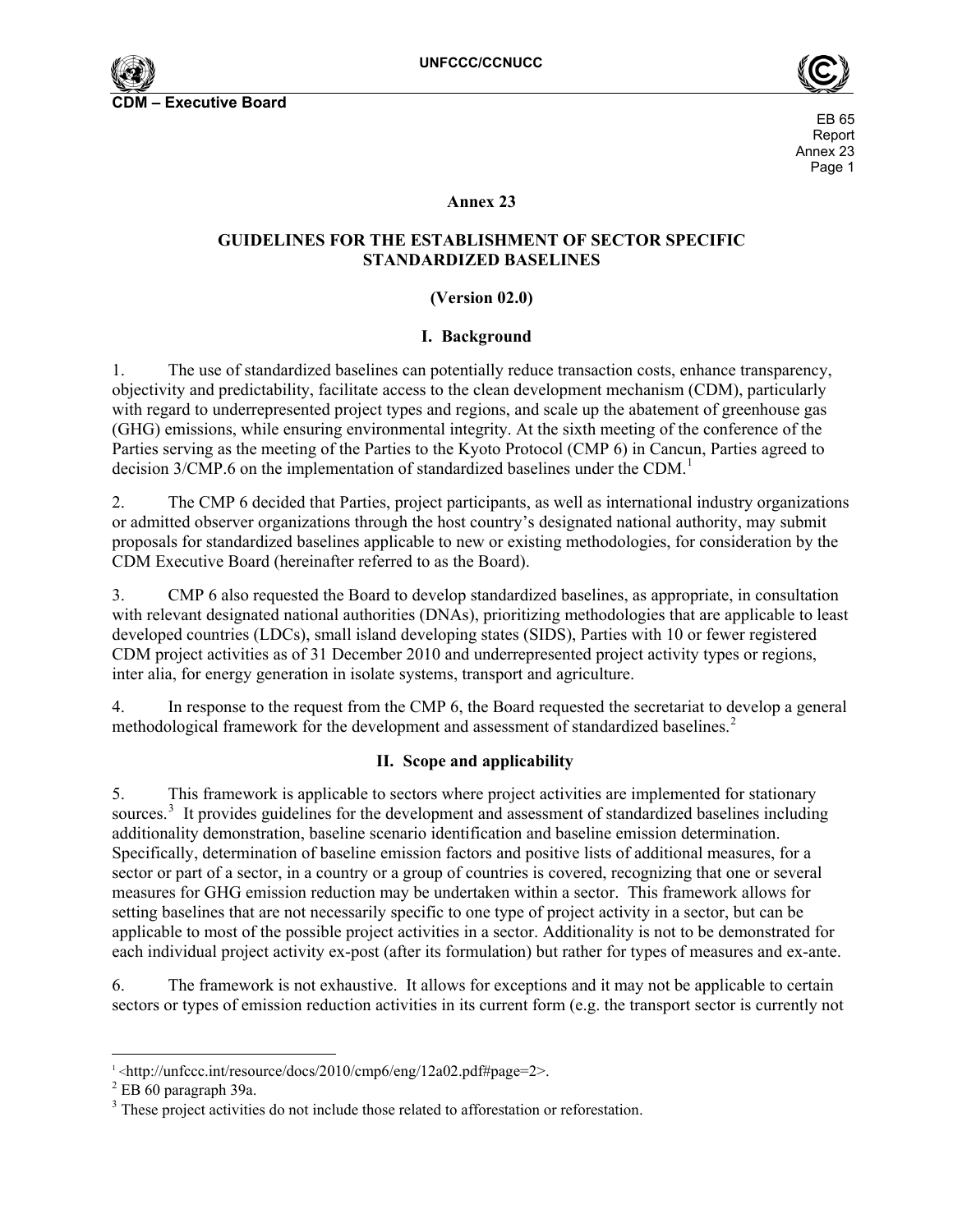



covered). Project participants or other stakeholders may propose revisions that further expand its applicability to include other approaches and measures. .

7. In summary, this framework aims to elaborate consistent approaches to several types of measures, however is not mandatory and developers of standardized baselines are free to use other relevant approaches.

### **III. Definitions**

- 8. For the purpose of this framework, the following definitions apply:
	- (a) **Level of aggregation** The level of aggregation measures the extent to which consolidation of information from any parts or units to form a collective whole is undertaken This consolidation is usually done within a common sector, to provide information at a broader level to that at which detailed observations are taken. Information on categories can be grouped or aggregated to provide a broader picture when this does not lead to misrepresentation. It can also be split or disaggregated when finer details are required by too much non-homogeneity;
	- (b) **Measure** (for emission reduction activities) a broad class of GHG emission reduction activities possessing common features. Four types of measures are currently covered in the framework:
		- (i) Fuel and feedstock switch;
		- (ii) Switch of technology with or without change of energy source (including energy efficiency improvement);
		- (iii) Methane destruction;
		- (iv) Methane formation avoidance.[4](#page-1-0)
	- (c) **Output -** goods or services with comparable quality, properties, and application areas (e.g. clinker, lighting, residential cooking);
	- (d) **Positive lists** lists of emission reduction activities that are considered automatically additional under certain conditions (e.g. location, technology / measure, size);
	- (e) **Sector** a segment of a national economy that delivers defined output(s) (e.g. clinker manufacturing, domestic / household energy supply). The sector is characterized by the output(s) Oi it generates;
	- (f) **Standardized baseline** a baseline established for a Party or a group of Parties to facilitate the calculation of emission reduction and removals and/or the determination of additionality for clean development mechanism project activities, while providing assistance for assuring environmental integrity.<sup>[5](#page-1-1)</sup>

l

<span id="page-1-0"></span> $4$  An example of methane formation avoidance is the use (e.g. for energy generation) of biomass that would have been left to decay in a solid waste disposal site. The measure prevents the formation of methane.

<span id="page-1-1"></span> $5$  Decision  $3/CMP.6$ .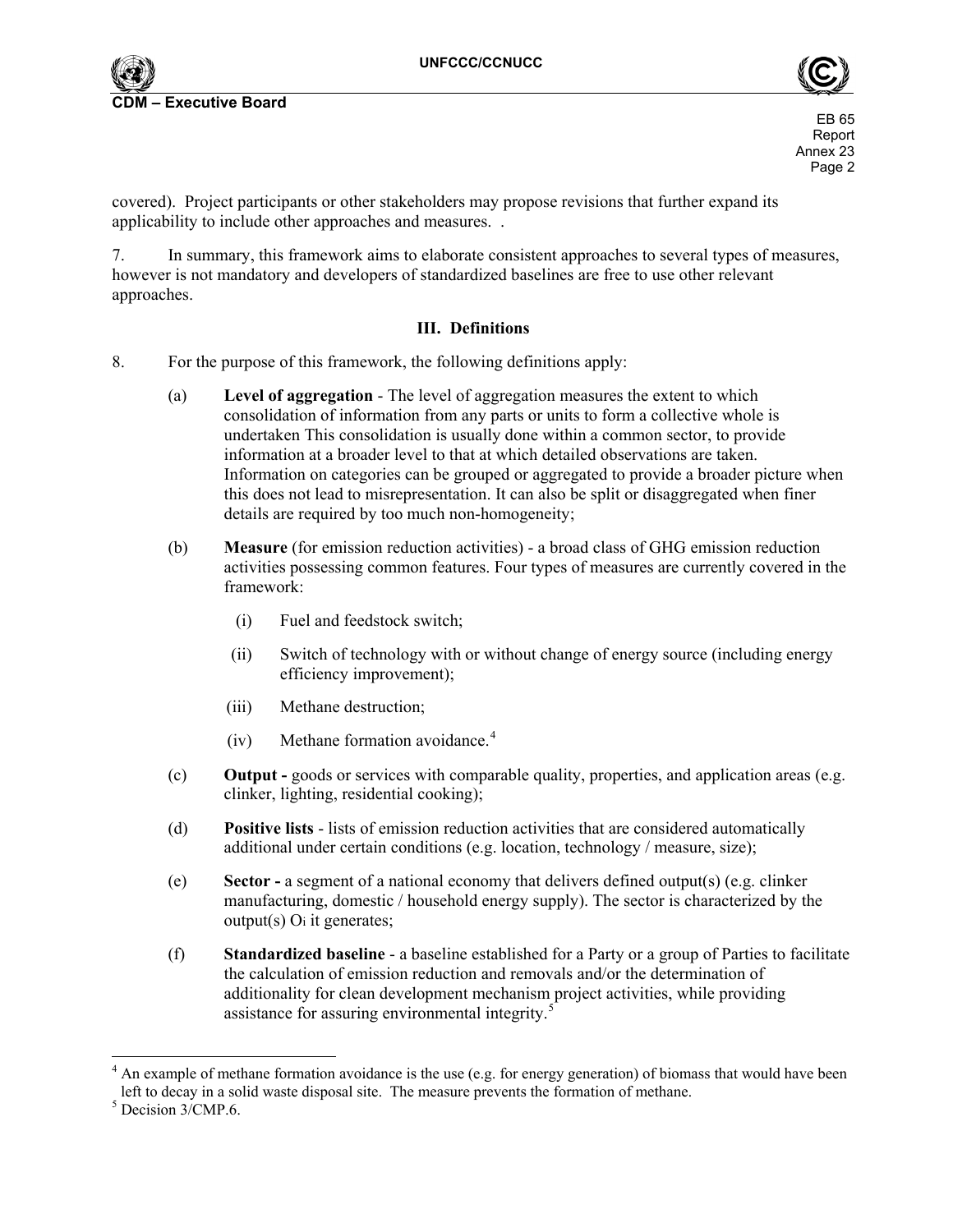



### **IV. Overview of the approach for standardized baseline and additionality**

9. Selecting an appropriate level of aggregation is important to ensuring that the standardized baseline is representative of the applicable projects. Geographical parameters may account for a substantial portion of the differences in GHG intensities and the cost of and potential for emission reductions. Local conditions can have a large influence on the level of baseline emissions and whether a project (type) is additional.<sup>[6](#page-2-0)</sup>

10. Fuel/feedstock switches are conducted for a given technology.

11. The baseline technology and the baseline energy source are to be identified simultaneously and the positive list is a positive list of technologies using given energy sources.

12. For grid connected electricity generation where information on the output (i.e., electricity generated) and the fuels consumed by individual power plants are available, it may be preferable to establish the baseline emission factor for the sector based on the actual emissions of the connected power plants instead of baseline technology under the design conditions, as specified by the "Tool to calculate the emission factor for an electricity system".

13. According to this framework, additionality may be demonstrated *ex ante* for a variety of measures rather than for each proposed project activity. For project activities that include multiple types of independent measures, the additionality of each measure is demonstrated by checking against the positive list of measures. If the implementation of one measure m1 (e.g. electricity generation using landfill gas) requires the implementation of another measure m2 (e.g. destruction of the methane contained in the landfill gas) then the two measures are inherently linked. In this case, the additionality is demonstrated for the group of linked measures collectively as well as for each measure separately e.g. electricity generation from landfill gas and destruction of methane in the landfill gas. If m<sub>1</sub> is not additional, then m<sub>2</sub> cannot be additional.

14. In essence, additionality is not required to be demonstrated for each individual project activity *expost* (i.e., after its formulation) but rather for types of measures and *ex-ante*.

### **V. Steps for establishing standardized baselines**

15. The following steps should be applied to establish standardized baselines for each of the four measures:

- (a) Step 1: Identify host country(ies), sectors, output(s) and measures;
- (b) Step 2: Establish additionality criteria for the identified measures (e.g. positive lists of fuels /feed stocks and technologies);
- (c) Step 3: Identify the baseline for the measures (e.g. baseline fuel, technology, level of GHG destruction);
- (d) Step 4: Determine the baseline emission factor where relevant.

<span id="page-2-0"></span><sup>1</sup> <sup>6</sup> It is recommended that readers consult 'Chapter 2, Approaches to Data collection, 2006 IPCC Guidelines for *National Greenhouse Gas Inventories*<sup>*'.*</sup>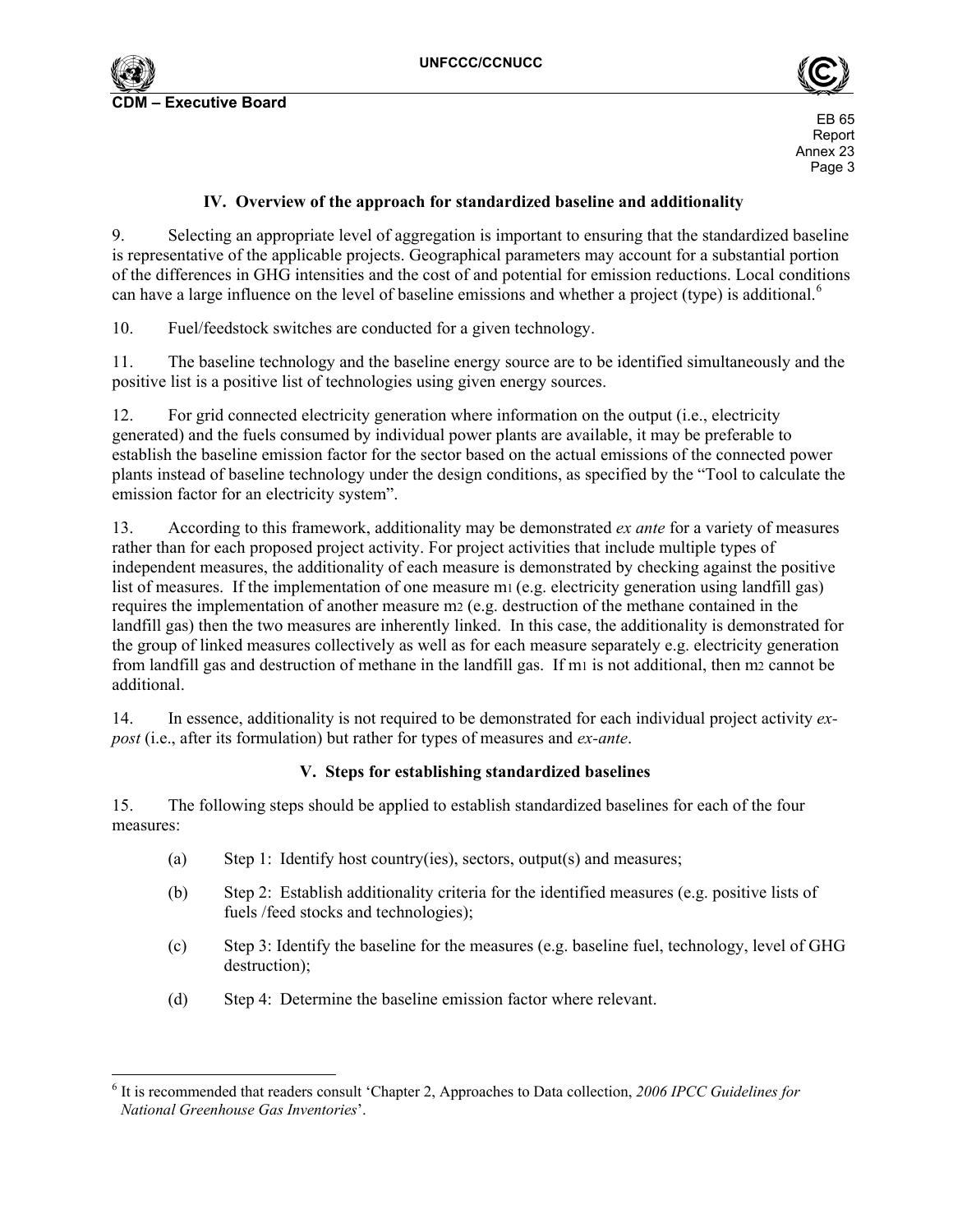



### **A. Measure 1: Fuel and feed stock switch**

## *Level of aggregation*

16. The relevant region is the geographical area of the sector producing the output Oi in a country or a group of countries. If there are fuels/feedstocks that are not available to some regions within the country<sup>[7](#page-3-0)</sup>, further disaggregation is needed and additionality and baseline fuels/feedstocks should be established for regions where the same set of fuels/feedstocks are available.<sup>[8](#page-3-1)</sup> Other levels of aggregation may be proposed to the Board if considered more appropriate.

### *Additionality demonstration*

17. The cumulative percent of output Oi produced based on the fuels /feedstocks is arranged in descending order of carbon intensity of the fuels /feedstocks (see example 2 below)..

18. Fuels /feedstock with lower carbon intensity than the fuels /feedstock used to produce aggregately, more than Xa % of the output O<sub>i</sub> of the sector based on technology(ies) T<sub>i</sub>, but facing barriers or that are less commercially attractive, should be included in the positive list of fuels/feedstocks. A switch to any of the fuels/feedstocks in the positive list using technology(ies)  $T_i$  is deemed to be additional.

19. Fuels/feedstock are deemed less commercially attractive if their price per unit of output is higher than that of all fuels/feedstocks used to produce aggregately more than Xa% of the output(s) Oi of the sector based on technology(ies) T<sub>i</sub>, and

- (a) There is no national or sub-national enforced regulation mandating use of the fuels/feedstock;
- (b) The Board clarifications on the consideration of national and or sectoral policies and circumstances in baseline scenarios is taken into account.

### *Baseline identification*

20. Identify the fuels with the highest carbon emission factors and contributing to produce in aggregate Xb% of the output Oi produced in the sector based on technology(ies) Tj. The fuel with the lowest carbon emission factor among them is the baseline fuel.

### *Baseline emission factor*

l

21. The baseline emission factor shall be determined based on the baseline fuel /feedstock identified above.

22. Xa and Xb are sector specific and should be defined by the Board starting with the sectors considered as priority sectors. The vintage for the calculation as well as the frequency of the update of the percentage of output produced based on the different fuels are also sector specific and should be defined by the Board.

<span id="page-3-0"></span><sup>&</sup>lt;sup>7</sup> For example natural gas may only be available to some regions covered by a distribution network for natural gas.

<span id="page-3-1"></span><sup>&</sup>lt;sup>8</sup> Other means of aggregation may be proposed.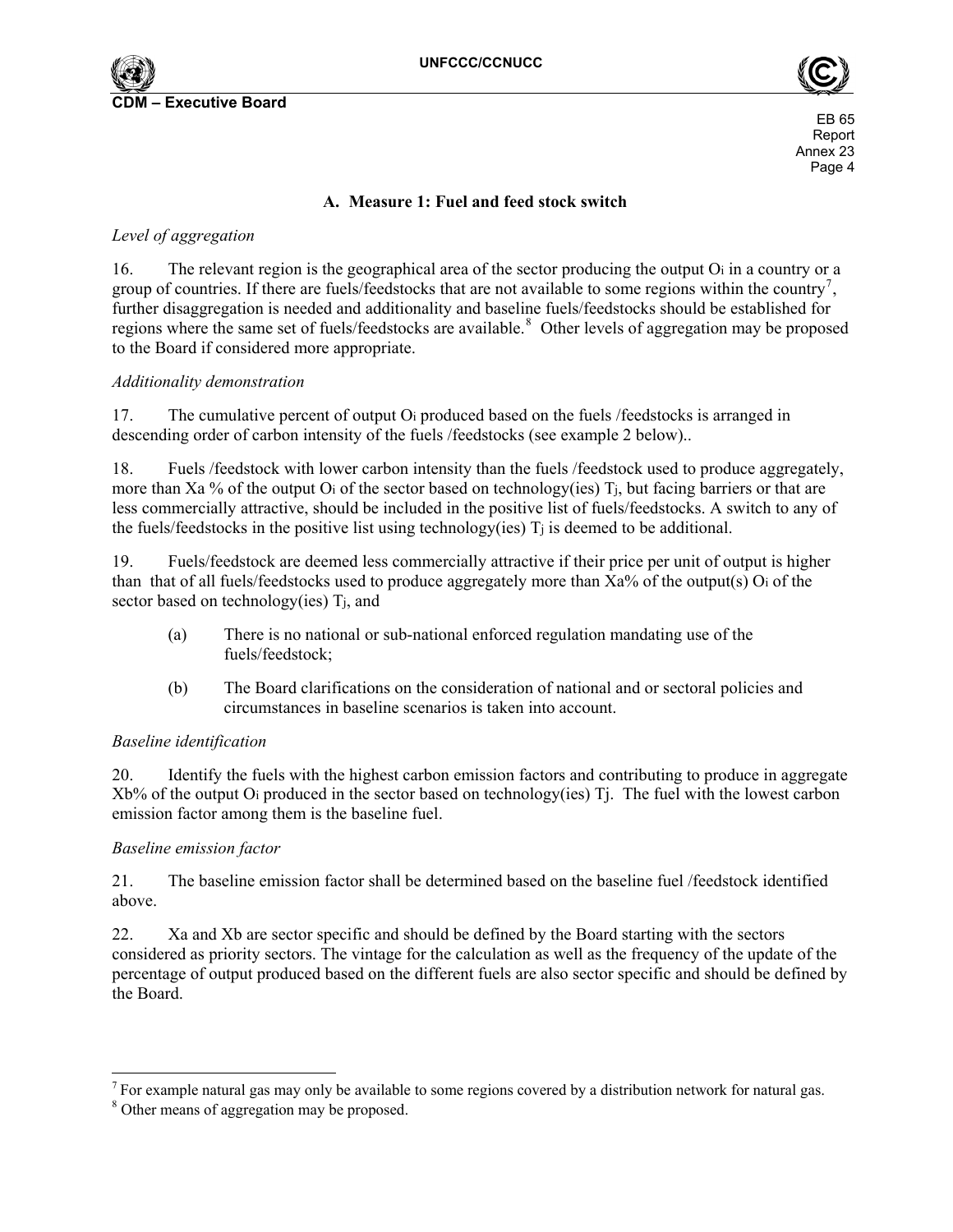



## *Examples of standardized baselines*

23. Example 1. In country C, fuel switches to diesel, natural gas or biomass for the production of clinker are additional. The baseline fuel for clinker production in country C is coal.

24. Example 2.

Fuel is arranged in descending order of carbon intensity from F1 to F4. Based on the following Figure, if Xa % is set by the Board at 75% then fuel F4 is additional. If Xb is set by the Board at 50% then the baseline fuel is F2 (diesel).



# **B. Measure 2: Switch of technology with or without change of energy sources (including energy efficiency improvement)**

## *Level of aggregation*

25. The relevant region is the geographical area of the sector producing the output O in a country or a group of countries.<sup>[9](#page-4-0)</sup> Other levels of aggregation may be proposed to the Board if considered more appropriate.

## *Additionality demonstration*

26. The cumulative percent of output Oi, produced based on technologies is arranged in descending order of carbon intensity of the technologies.

27. Technologies that have lower greenhouse gas intensity than any of the technologies used to produce aggregately more than Ya % of the output(s) Oi of the sector and are less commercially attractive than any of these technologies, are deemed additional.

28. Technologies are deemed less commercially attractive if their cost per unit of output is higher than that of all technologies used to produce aggregately more than Ya % of the output(s) Oi of the sector, and

- (a) There is no national or sub-national enforced regulation mandating the use of these technologies;
- (b) The Board clarifications on the consideration of national and or sectoral policies and circumstances in baseline scenarios is taken into account.

<span id="page-4-0"></span>l <sup>9</sup> Other means of aggregation may be proposed.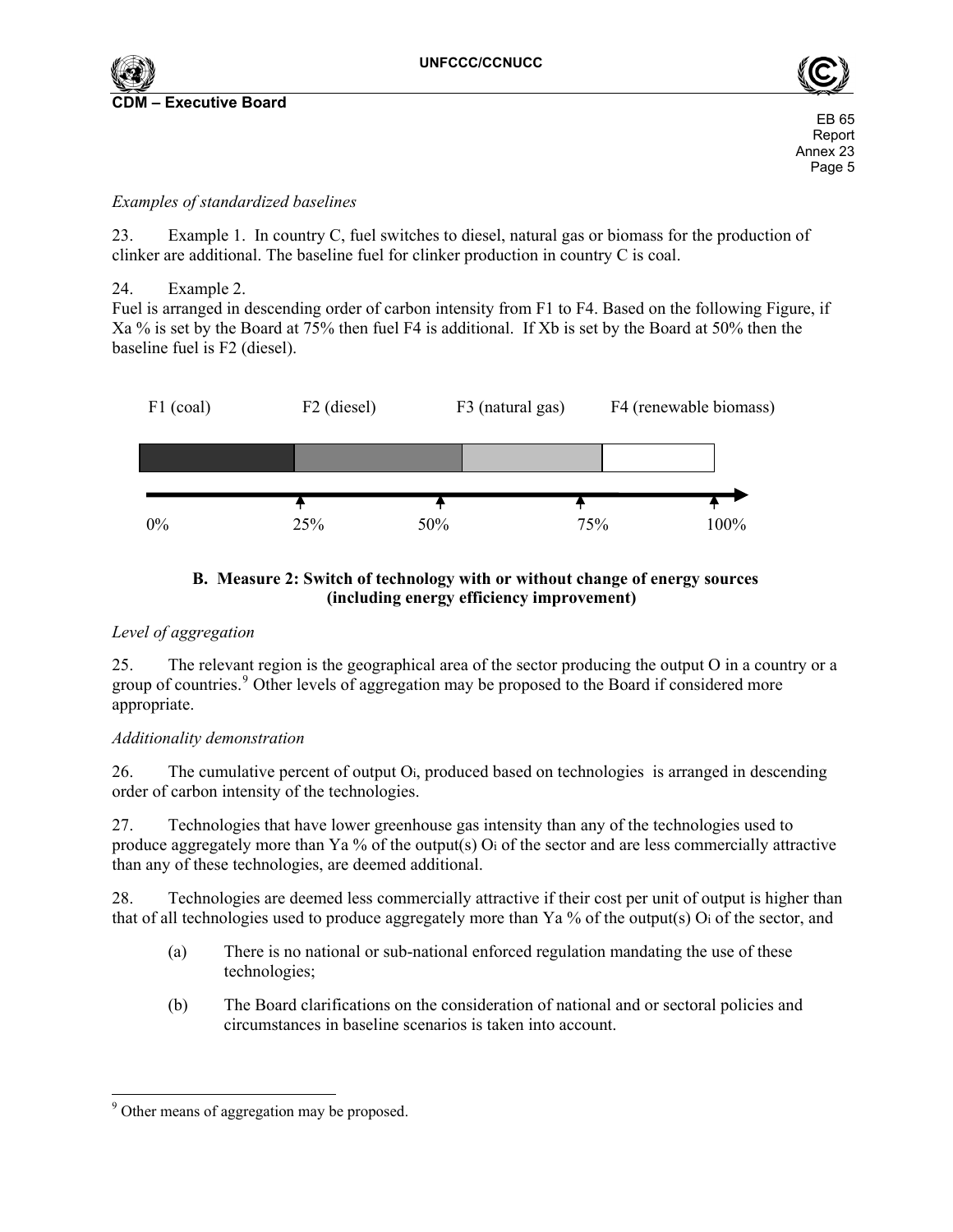



## *Baseline identification*

29. Identify the technologies with the highest emission factors and contributing to produce in aggregate Yb% of the output Oi produced in the sector. The technology with the lowest carbon emission factor among them is the baseline technology.

30. Ya and Yb are sector specific and should be defined by the Board starting with the sectors considered as priority sectors**.** The vintage for the calculation as well as the frequency of the update of the percent of output produced based on the different technologies are also sector specific and should be defined by the Board.

### *Baseline emission factor*

31. The baseline emission factor shall be determined based on the baseline technology identified above.

*Examples of standardized baselines* 

### Example 1

32. In country C1, a switch to electricity generation from mini or micro hydro technology is additional:

- (a) To displace diesel generation in off-grid locations with corresponding emission factor (EF) of X tCO2/ MWh;
- (b) To displace grid electricity in other locations with corresponding grid emission factor.

### Example 2

33. In country C2, technology switches to improved cook-stoves with efficiency higher than P% are additional. The baseline cook-stove (CSb) is a cook-stove with efficiency of Pb%.

### **C. Measure 3: Methane destruction**

34. This measure may include methane destruction in landfill, biogas digesters to treat manure or wastewater including recovery, flaring, and use of methane captured.

### *Level of aggregation*

35. The level of aggregation is a region (within a country), a country, or a group of countries where the required level of methane destruction is the same.<sup>[10](#page-5-0)</sup>

### *Additionality demonstration*

36. If the level of methane destruction undertaken by a measure is higher than what is mandatory and enforced in the area defined under paragraph 34 above, then that measure of methane destruction is additional.

<span id="page-5-0"></span><sup>1</sup> <sup>10</sup> Other means of aggregation may be proposed.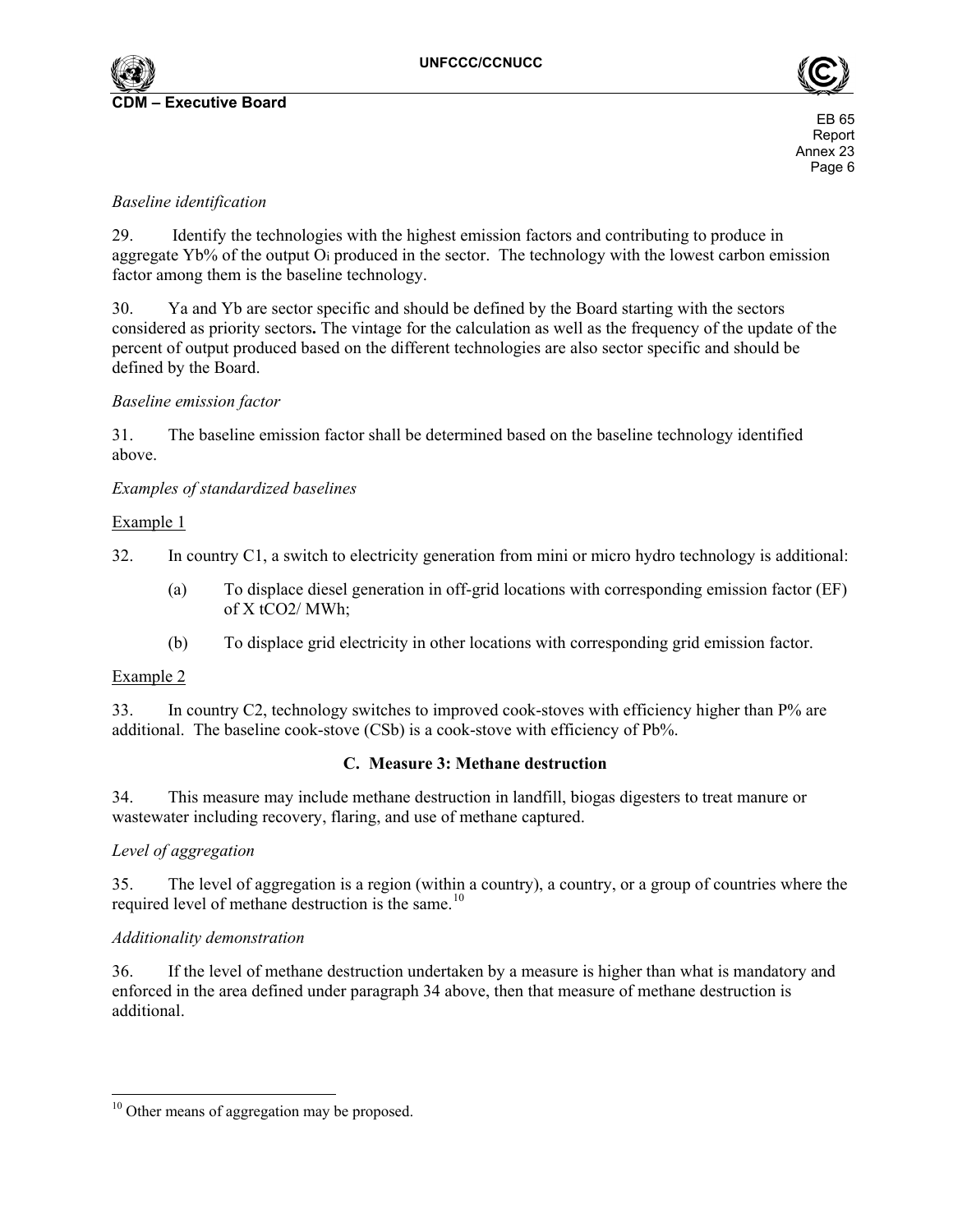



### *Baseline identification*

37. The baseline level of destruction in the area defined under paragraph 34 above is the percentage of methane formed that is mandated and enforced for destruction.

38. Baseline emissions may be determined based on the monitoring of the actual amount of methane captured.

### *Example of standardized baselines*

39. In country C1, the regulation requires the capture and destruction of A1% of the landfill gas and is enforced. Any capture and destruction of methane emitted from landfill above A1% is additional.

### **D. Measure 4: Methane formation avoidance**

40. This measure may include landfill aeration to avoid anaerobic conditions, composting, and use of agriculture residues that would have been left to decay in a solid waste disposal site.

### *Level of aggregation*

41. The level of aggregation is a region (within a country), a country, or a group of countries where the sources forming methane are disposed and treated with similar methods.

### *Additionality demonstration*

42. If the proposed disposal and treatment method is either not mandatory or not enforced, but faces barriers or is not financially attractive, then the measure is additional.

### *Baseline identification*

43. The baseline is the most commonly used disposal and treatment method. The corresponding EF is determined from the "Tool to determine methane emissions avoided from disposal of waste at a solid waste disposal site" or relevant IPCC methods, or from peer reviewed literature.

### *Example of standardized baselines*

44. In country C, avoiding methane emissions through composting of green waste is additional.

45. The baseline disposal and treatment method for green waste is landfilling. The related methane EF is determined from first order decay model of IPCC.

### **VI. Emission factors for a sector**

46. When multiple measures are simultaneously applied in a sector or in a section of the sector it is necessary to derive a baseline emission factor that integrates the combined effect of all the measures applied and other influencing factors e.g. fuel/feed stock and respective Net Calorific Values (NCV), baseline technology and its design features such as electricity/heat consumption/generation capacity, grid emission factor of electricity consumed. For example in the cement sector there can be several GHG emission reduction actions associated with cement production such as: a) substitution of fossil fuels with alternative fuels, b) use of alternative raw materials, c) decrease of the clinker content in the cement

l

<span id="page-6-0"></span><sup>&</sup>lt;sup>11</sup> Other means of aggregation may be proposed.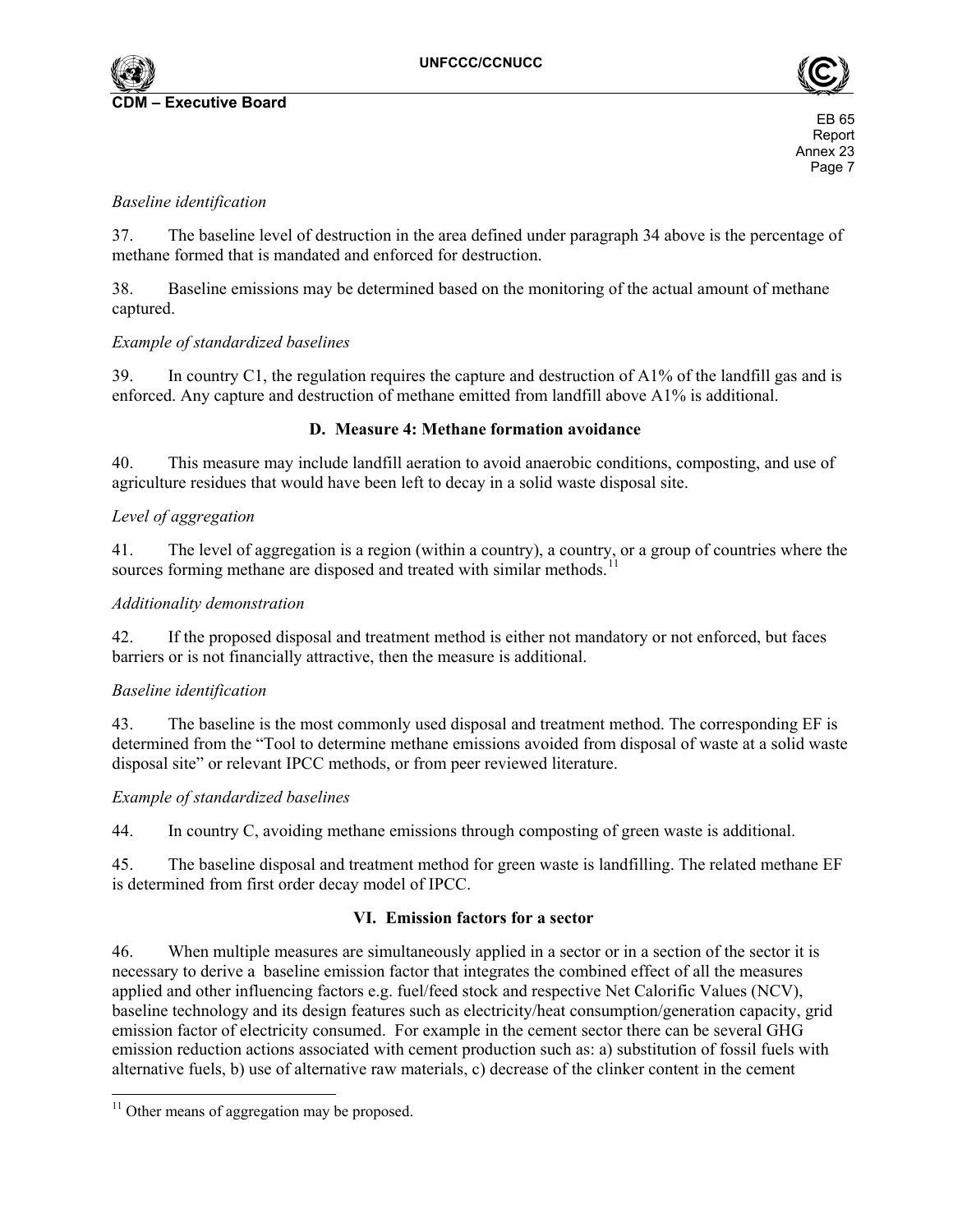

l



**Report** of the contract of the contract of the contract of the contract of the contract of the contract of the contract of the contract of the contract of the contract of the contract of the contract of the contract of th Annex 23 Page 8

production mix, d) energy efficiency improvements and e) electricity generation from waste heat and renewable energy. A baseline emission factor for this sector in a region may be determined through a calculation based on the following information: baseline fuel/feed stock and its carbon emission factor and NCV, baseline technology particularly its specific fuel/ feed stock/electricity consumption per its design and the grid emission factor of the electricity.

47. When applying one or more of the measures described in preceding sections in a sector, one may encounter a situation where the sector as a whole may not be homogenous however it is possible to disaggregate the sector into homogenous sections. In such instances separate emission factors are established for each of the homogenous section depending on the level of aggregation used in the identification of the baseline fuel /feed-stock, technology etc. $^{12}$  $^{12}$  $^{12}$ 

48. Not withstanding the above, in cases where data from the operations of units in the sector needed to calculate the current emission factor of output Oi is available and easily accessible, then the emission factor may be calculated using these data instead of the approach proposed above.

<span id="page-7-0"></span> $12$  For example, if for fuel switch the sector at the country level has to be further disaggregated into two parts (e.g. the country is divided into two sub-regions).